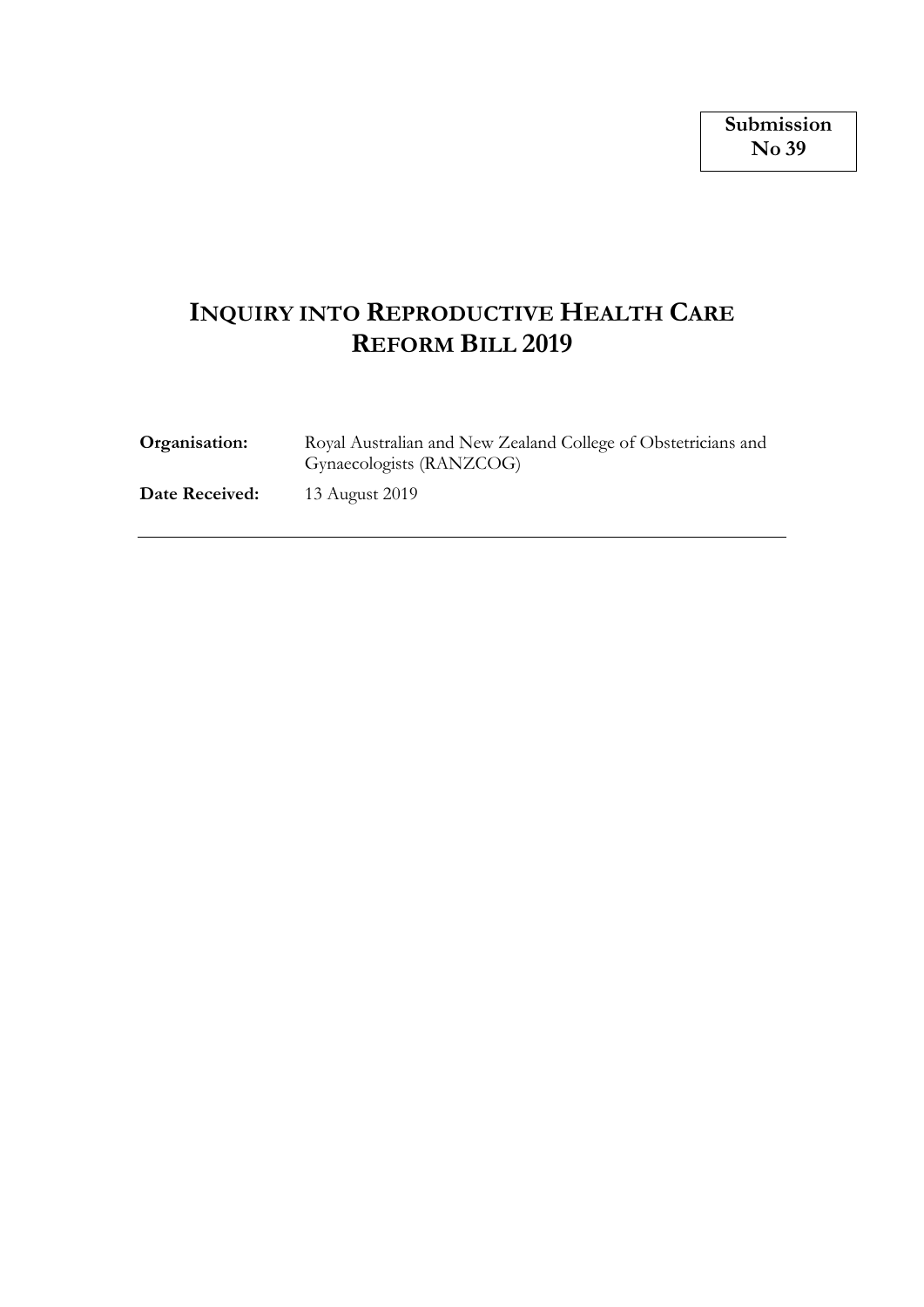

**The Royal Australian** and New Zealand **College of Obstetricians** and Gynaecologists **Excellence in Women's Health** 

# Submission Reproductive Health Care Reform Bill 2019

The peak body for obstetrics and gynaecology and women's health, RANZCOG, welcomes the passage of the *Reproductive Health Care Reform Bill* 2019 through the NSW Legislative Assembly and urges the Legislative Council to support the Bill without further amendment.

It is RANZCOG's position that abortion should be regulated as a health procedure and not by the criminal law. Law reform to remove abortion from the criminal law in NSW is long overdue. RANZCOG applauds the decision by the Legislative Assembly to repeal the abortion offences in the *Crimes Act*  1900 (NSW) which are radically out of step with contemporary clinical practice.

RANZCOG considers that access to lawful abortion should be on the basis of health care need and should not be limited by age, socioeconomic disadvantage, practitioner-preference or geographic isolation. The decision as to whether to have an abortion, or to continue a pregnancy, is multifactorial and is between a woman and her medical care provider. Equitable access to services should be overseen and supported by health departments in each jurisdiction in the same way it is for other health services.

In relation to the specific provisions of the *Reproductive Health Care Reform Bill* 2019, RANZCOG makes the following comments:

## **Termination by medical practitioners at not more than 22 weeks**

It is RANZCOG's position that clause 5 of the Bill appropriately reflects the importance of patient autonomy, respecting the right of the woman to make her own decision in consultation with her medical practitioner.

RANZCOG notes the amendment to clause 5 passed in the Legislative Assembly which makes specific reference to the need for informed consent in accordance with any applicable guidelines. In RANZCOG's view, this amendment was unnecessary because the requirement to obtain informed consent is inherent in every medical encounter and is a fundamental element of the doctor/patient relationship. However, as long as this requirement is not implemented in a way that creates a barrier to accessing abortion, it is consistent with current clinical practice.

### **Termination by medical practitioner after 22 weeks**

RANZCOG recognises the complexities associated with abortions after 22 weeks gestation, and supports a process by which late term abortions can be lawfully performed, where appropriate. In the case of abortion after 22 weeks gestation, RANZCOG agrees that involvement of at least two doctors is reasonable, and notes that in public hospital settings, a multidisciplinary team would be usual practice. This may include, but not be limited to, feto-maternal medicine specialists, neonatologists, geneticists, social workers and mental health specialists.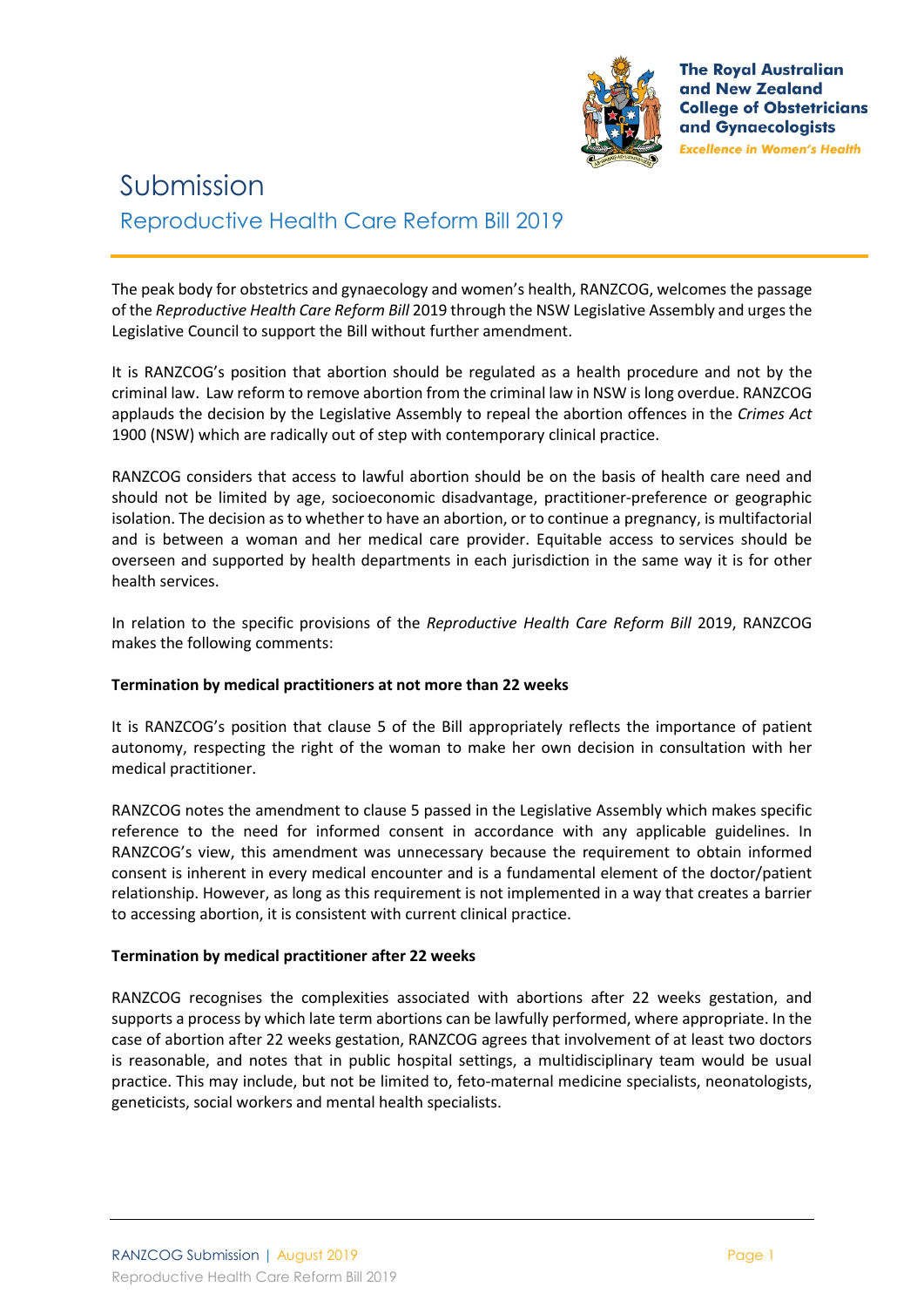Abortions after 22 weeks are only ever performed when there is a compelling clinical need, and follow extensive consultation between the woman and her treating health practitioners. The incidence of post-22 week terminations is low and there is no evidence, and no reason to believe, that removing abortion from the *Crimes Act* will change current clinical practice, nor the number of abortions that will be performed. Abortions after 22 weeks in NSW are currently performed in accordance with clear professional and ethical standards, with reference to the NSW Health framework.

The 22 week threshold is appropriate because many fetal abnormalities may not be identifiable until the 18-20 week anatomical ultrasound is performed and there are some significant fetal conditions that only become apparent later in pregnancy. If an anomaly is discovered, it is crucial that the woman is allowed sufficient time to be adequately informed prior to a decision regarding abortion. This may take some days.

The requirement for post-22 week abortions to be performed in public hospitals or approved health facilities is consistent with current practice which already ensures appropriate oversight of these procedures.

It is therefore RANZCOG's view that clause 6 of the Bill is appropriate. It is in line with RANZCOG's position on late termination of pregnancy (see attached statement Late termination of pregnancy (C-Gyn 17a) and current standards of good clinical practice.

https://www1.health.nsw.gov.au/pds/ActivePDSDocuments/PD2014 022.pdf

RANZCOG Statement C-Gyn 17 https://ranzcog.edu.au/RANZCOG SITE/media/RANZCOG-MEDIA/Women%27s%20Health/Statement%20and%20guidelines/Clinical%20- %20Gynaecology/Abortion-(C-Gyn-17)Review-March-2019.pdf?ext=.pdf

RANZCOG Statement C-Gyn 17a https://ranzcog.edu.au/RANZCOG SITE/media/RANZCOG-MEDIA/Women%27s%20Health/Statement%20and%20guidelines/Clinical%20- %20Gynaecology/Late-Termination-of-Pregnancy-(C-Gyn-17a)-New-May-2016.pdf?ext=.pdf

## **Requirement for information about counselling**

Good clinical practice requires every medical practitioner to consider the patient's health care needs and suggest additional treatments, such as counselling, where clinically appropriate. RANZCOG therefore sees no need for any specific legislative requirement for medical practitioners to consider counselling for women requesting abortion. However, since clause 7 of the Bill reflects current practice in this regard, RANZCOG does not oppose it in its current form, but recommends that the implementation of clause 7 be closely monitored to ensure that it does not make it more difficult for women to access the health care they need.

### **Registered health practitioner with conscientious objection**

RANZCOG respects the personal position of all its members, and recognises the right to conscientious objection in relation to abortion. However, the College emphasises that health practitioners owe a duty of care and must transfer care of the patient to other health practitioners or health services where a woman is able to receive the health care she needs.

It is RANZCOG's view that clause 9 of the Bill represents an appropriate balance between respecting the rights of an individual health practitioner with a conscientious objection and ensuring that the woman is able to receive the health care she needs.